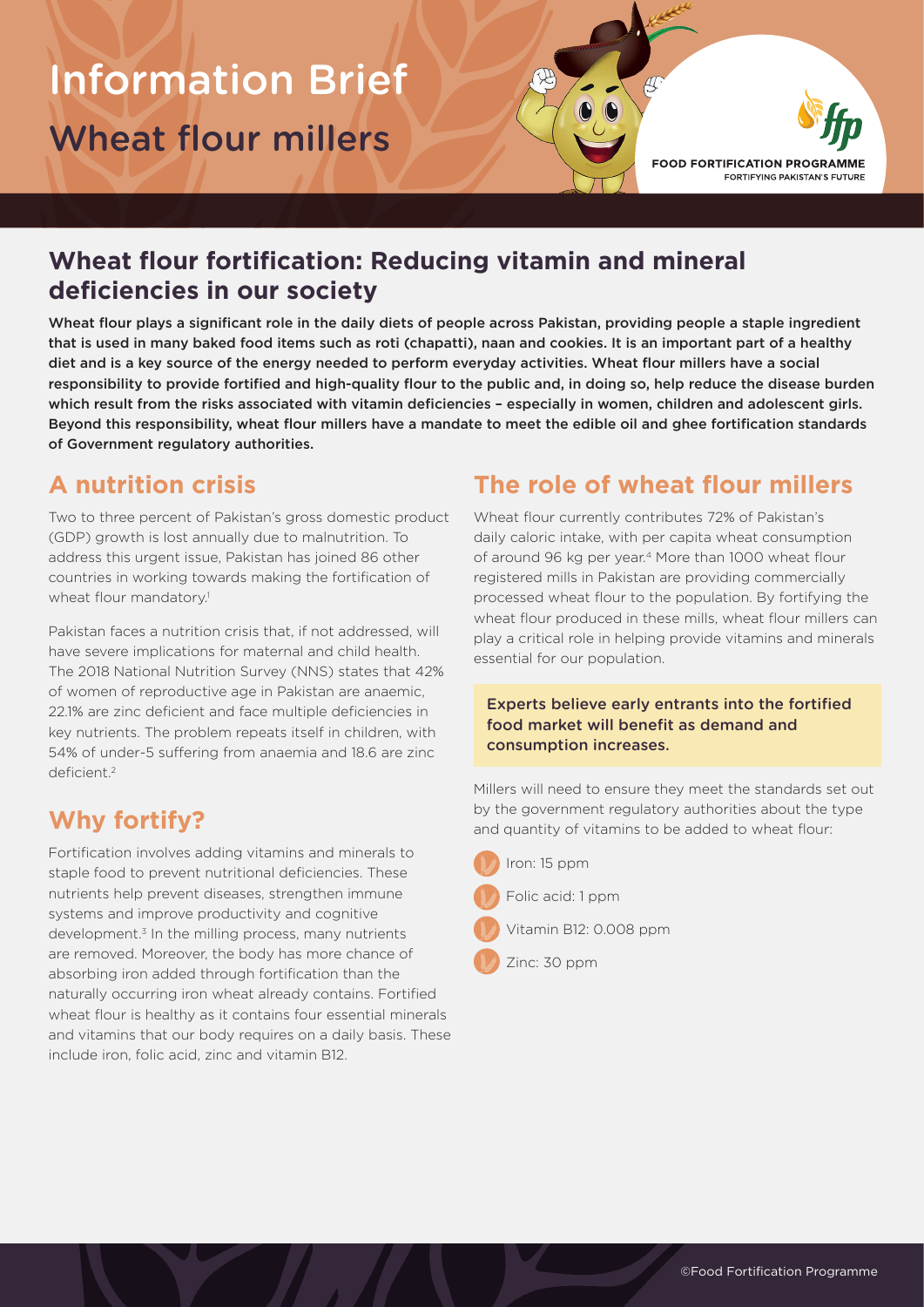Wheat flour fortification: Reducing vitamin and mineral deficiencies in our society

#### **The industry will benefit from zero-rated customs duties and taxes**

In 2016, the Federal Board of Revenue exempted customs duties and taxes on the import of micronutrient premixes and their sales. The Finance Act of 2018 - 19, also provides exemptions on customs duties for the import of specialist micro-feeder equipment and sales. This is an opportunity for the wheat flour milling industry to contribute to the reduction of vitamin and mineral deficiencies in the Pakistani population and to capitalise on the growing market for fortified wheat flour.

### **Food fortification is highly cost-effective**

A 2017 economic analysis indicates that fortification is a highly cost-effective intervention.<sup>5</sup> In Pakistan, the cost is minimal:<sup>6</sup>



 The cost of fortification of wheat flour (iron, folic acid, zinc, vitamin B12) is Rs. 25 paisa per kg

 Total annual cost per person, according to the per capita consumption of 96 kgs wheat flour, is Rs. 25



#### **FFP support to wheat flour milling industry**

FFP is supporting the industry to transition to fortified food products in several ways:

 Training of wheat flour millers in fortification processes and internal quality assurance and control processes.



- Establishing cluster laboratories with testing equipment for a group of 25 wheat flour mills, placed in one central location, to ensure standards are achieved.
- Providing high quality micro-feeders, the equipment used in wheat flour fortification, to individual mills participating in the programme across the commercial wheat flour industry.
- Facilitating the initial supply and purchase of iron, folic acid, zinc and vitamin B12 premix (halal certified), to be added to wheat flour during the milling process.
- Helping to facilitate the decisions of the Federal Government to apply zero-rated customs duties and taxes on the import of micro-feeders and iron, folic acid, zinc and vitamin B12 premix.
- Providing quality assurance equipment to both mills and public testing laboratories for testing the nutrient value of iron, folic acid, zinc and vitamin B12 in fortified wheat flour.
- Testing and scaling up a media campaign about the health benefits of fortified wheat flour with the aim of creating demand and increasing sales.